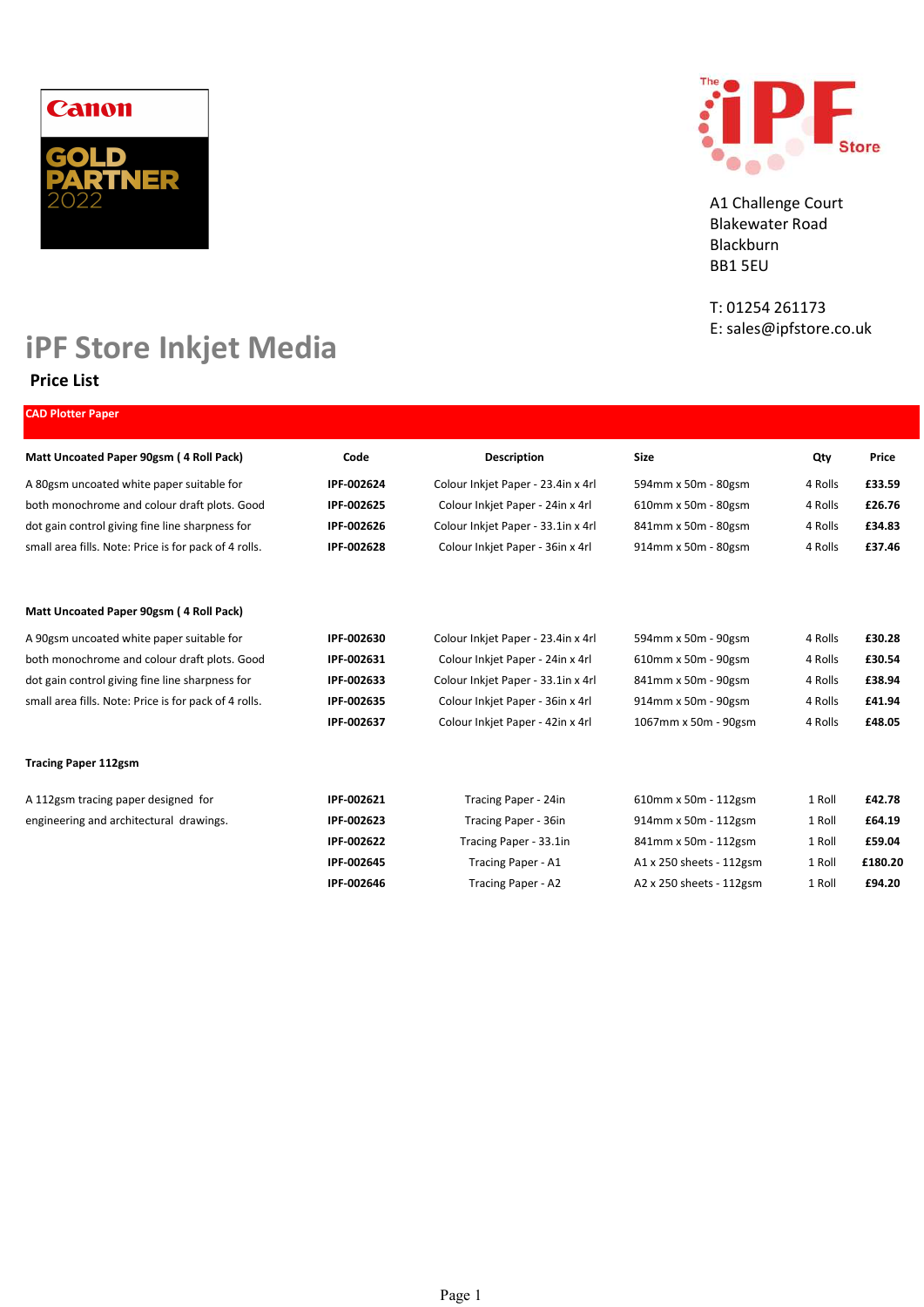### Matt Coated Paper

| <b>Matt Coated Paper 90gsm</b>                  | Code       | <b>Description</b>               | Size                        | Qty    | Price     |
|-------------------------------------------------|------------|----------------------------------|-----------------------------|--------|-----------|
| A 90gsm matt coated paper giving excellent      | IPF-002057 | Matt Coated Paper - 17in         | 432mm x 45m - 90gsm         | 1 Roll | £9.06     |
| price performance with brilliant colours        | IPF-002058 | Matt Coated Paper - 24in         | 610mm x 45m - 90gsm         | 1 Roll | £12.81    |
| best resolution and good ink absorption         | IPF-002641 | Matt Coated Paper - 24in         | 610mm x 90m - 90gsm         | 1 Roll | £20.05    |
| matt black ink is recommended to achieve deeper | IPF-002059 | Matt Coated Paper - 33.1in       | 841mm x 45m - 90gsm         | 1 Roll | £17.66    |
| blacks.                                         | IPF-002446 | Matt Coated Paper - 33in         | 841mm x 90m - 90gsm         | 1 Roll | £29.85    |
|                                                 | IPF-002060 | Matt Coated Paper - 36in         | 914mm x 45m - 90gsm         | 1 Roll | £19.18    |
|                                                 | IPF-002447 | Matt Coated Paper - 36in         | 914mm x 90m - 90gsm         | 1 Roll | £32.57    |
|                                                 | IPF-002061 | Matt Coated Paper - 42in         | 1067mm x 45m - 90gsm        | 1 Roll | £22.40    |
|                                                 | IPF-002448 | Matt Coated Paper - 42in         | 1067mm x 90m - 90gsm        | 1 Roll | £37.99    |
|                                                 | IPF-002066 | Matt Coated Paper - A3           | A3 x 200 sheets - 90gsm     |        | £13.63    |
|                                                 | IPF-002068 | Matt Coated Paper - A2           | A2 x 200 sheets - 90gsm     |        | £28.38    |
| <b>Matt Coated Paper 120gsm</b>                 |            |                                  |                             |        |           |
| A 120gsm matt coated paper giving excellent     | IPF-002069 | Matt Coated Paper - 17in         | 432mm x 45m - 120gsm        | 1 Roll | £15.11    |
| price performance with brilliant colours        | IPF-002682 | Matt Coated Paper - 17in         | 432mm x 90m - 120gsm        | 1 Roll | £22.61    |
| best resolution and good ink absorption         | IPF-002070 | Matt Coated Paper - 24in         | 610mm x 45m - 120gsm        | 1 Roll | £26.57    |
| matt black ink is recommended to achieve deeper | IPF-002638 | Matt Coated Paper - 24in         | 610mm x 90m - 120gsm        | 1 Roll | £26.22    |
| blacks.                                         | IPF-002639 | Matt Coated Paper - 33.1in       | 841mm x 45m - 120gsm        | 1 Roll | £21.86    |
|                                                 | IPF-002640 | Matt Coated Paper - 36in         | 914mm x 30m - 120gsm        | 1 Roll | £17.52    |
|                                                 | IPF-002071 | Matt Coated Paper - 36in         | 914mm x 45m - 120gsm        | 1 Roll | £23.84    |
|                                                 | IPF-002336 | Matt Coated Paper - 36in         | 914mm x 90m - 120gsm - 2in  | 1 Roll | £39.31    |
|                                                 | IPF-002072 | Matt Coated Paper - 42in         | 1067mm x 45m - 120gsm       | 1 Roll | £27.73    |
|                                                 | IPF-002073 | Matt Coated Paper - 54in         | 1372mm x 45m - 120gsm       | 1 Roll | £36.49    |
|                                                 | IPF-002106 | Matt Coated Paper - 54in         | 1372mm x 90m - 120gsm       | 1 Roll | £60.63    |
|                                                 | IPF-002074 | Matt Coated Paper - 60in         | 1524mm x 45m - 120gsm       | 1 Roll | £39.71    |
|                                                 | IPF-002075 | Matt Coated Paper - A4           | A4 x 150 sheets - 120gsm    |        | £8.12     |
|                                                 | IPF-002076 | Matt Coated Paper - A3           | A3 x 150 sheets - 120gsm    |        | £14.66    |
|                                                 | IPF-002077 | Matt Coated Paper - A3+          | A3+ x 150 sheets - 120gsm   |        | £18.96    |
|                                                 | IPF-002078 | Matt Coated Paper - A2           | A2 x 150 sheets - 120gsm    |        | £31.60    |
| <b>Matt Coated Paper 140gsm</b>                 |            |                                  |                             |        |           |
| A 140gsm matt coated paper giving excellent     | IPF-002479 | Matt Coated Premium Paper - 17in | 432mm x 45m - 140gsm        | 1 Roll | £13.59    |
| price performance with brilliant colours        | IPF-002864 | Matt Coated Premium Paper - 17in | 432mm x 45m - 140gsm - 3in  | 1 Roll | £12.84    |
| best resolution and good ink absorption         | IPF-002160 | Matt Coated Premium Paper - 24in | 610mm x 45m - 140gsm        | 1 Roll | £18.20    |
| matt black ink is recommended to achieve deeper | IPF-002182 | Matt Coated Premium Paper - 36in | 914mm x 45m - 140gsm - 2in  | 1 Roll | £27.23    |
| blacks.                                         | IPF-002685 | Matt Coated Premium Paper - 36in | 914mm x 45m - 140gsm - 3in  | 1 Roll | £27.23    |
|                                                 | IPF-002727 | Matt Coated Paper - 36in x 24rl  | 914mm x 90m - 140gsm - 3in  | 1 Roll | £1,044.69 |
|                                                 | IPF-002398 | Matt Coated Premium Paper - 42in | 1067mm x 45m - 140gsm       | 1 Roll | £31.77    |
|                                                 | IPF-002161 | Matt Coated Premium Paper - 44in | 1118mm x 45m - 140gsm       | 1 Roll | £33.28    |
|                                                 | IPF-002512 | Matt Coated Premium Paper - 44in | 1118mm x 45m - 140gsm - 3in | 1 Roll | £33.28    |

IPF-002449 Matt Coated Premium Paper - 54in 1372mm x 45m - 140gsm 1 Roll £40.93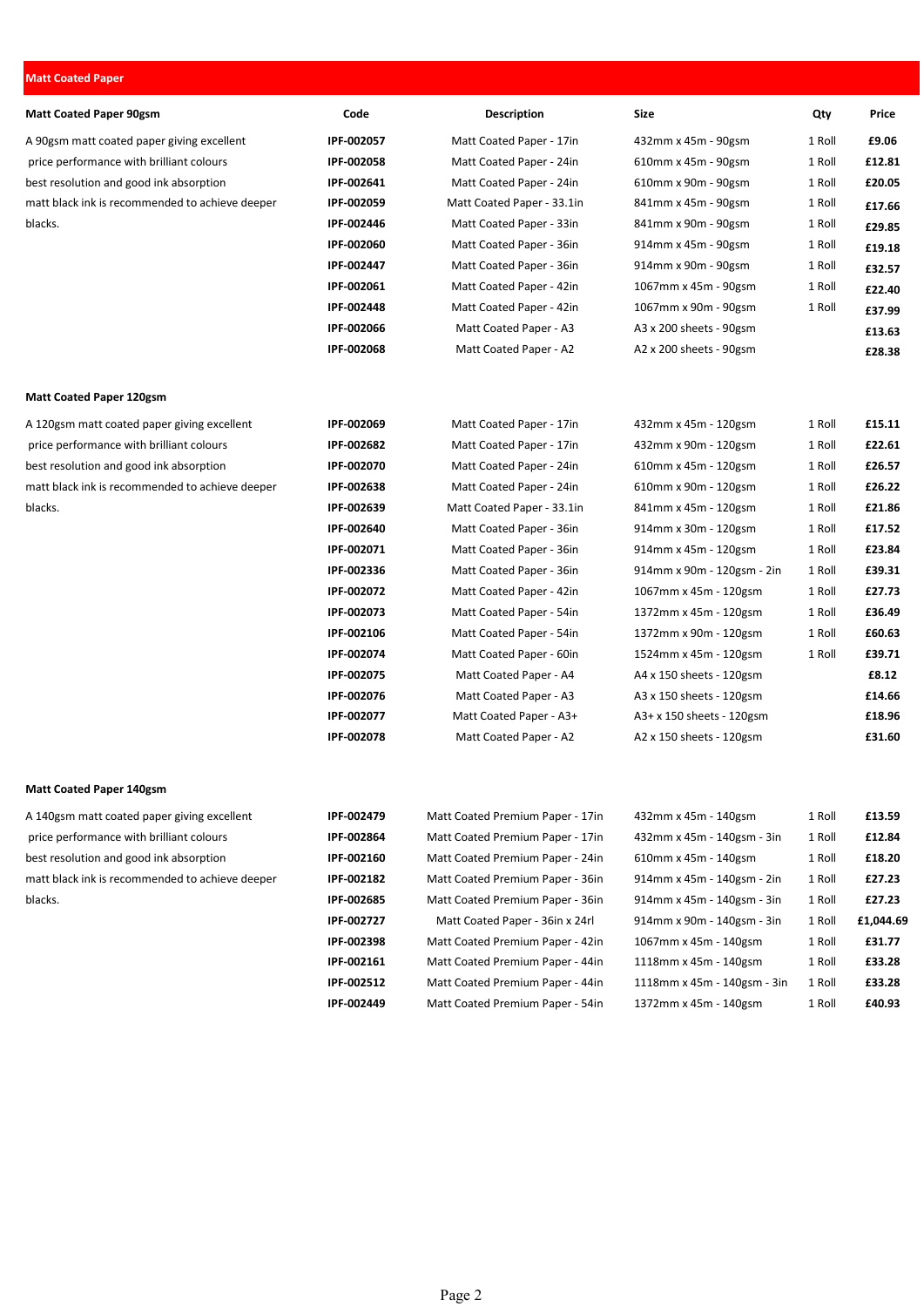#### Matt Coated Paper

| <b>Matt Coated Paper 180gsm</b>                 | Code       | <b>Description</b>               | <b>Size</b>                 | Qty    | Price  |
|-------------------------------------------------|------------|----------------------------------|-----------------------------|--------|--------|
| A 180gsm matt coated paper giving excellent     | IPF-002085 | Matt Coated Premium Paper - A4   | A4 x 100 sheets - 180gsm    |        | £7.78  |
| price performance with brilliant colours        | IPF-002086 | Matt Coated Premium Paper - A3   | A3 x 100 sheets - 180gsm    |        | £15.58 |
| best resolution and good ink absorption         | IPF-002087 | Matt Coated Premium Paper - A3+  | A3+ x 100 sheets - 180gsm   |        | £19.84 |
| matt black ink is recommended to achieve deeper | IPF-002088 | Matt Coated Premium Paper - A2   | A2 x 100 sheets - 180gsm    |        | £32.60 |
| blacks.                                         | IPF-002178 | Matt Coated Premium Paper - 17in | 432mm x 45m - 180gsm - 2in  | 1 Roll | £14.44 |
|                                                 | IPF-002149 | Matt Coated Premium Paper - 24in | 610mm x 45m - 180gsm - 2in  | 1 Roll | £21.61 |
|                                                 | IPF-002150 | Matt Coated Premium Paper - 36in | 914mm x 45m - 180gsm        | 1 Roll | £32.01 |
|                                                 | IPF-002946 | Matt Coated Premium Paper - 36in | 914mm x 45m - 180gsm - 3in  | 1 Roll | £32.01 |
|                                                 | IPF-002915 | Matt Coated Premium Paper - 36in | 914mm x 60m - 180gsm        | 1 Roll | £38.93 |
|                                                 | IPF-002151 | Matt Coated Premium Paper - 42in | 1067mm x 45m - 180gsm - 2in | 1 Roll | £37.37 |
|                                                 | IPF-002862 | Matt Coated Premium Paper - 44in | 1118mm x 30m - 180gsm       | 1 Roll | £29.49 |
|                                                 | IPF-002513 | Matt Coated Premium Paper - 44in | 1118mm x 45m - 180gsm - 3in | 1 Roll | £39.22 |
|                                                 | IPF-002684 | Matt Coated Premium Paper - 44in | 1118mm x 45m - 180gsm       | 1 Roll | £39.22 |
|                                                 | IPF-002262 | Matt Coated Premium Paper - 60in | 1524mm x 45m - 180gsm       | 1 Roll | £54.02 |
| <b>Matt Coated Paper 230gsm</b>                 |            |                                  |                             |        |        |
| A 230gsm matt coated paper giving excellent     | IPF-002089 | Matt Coated Premium Paper - 17in | 432mm x 30m - 230gsm        | 1 Roll | £13.37 |
| price performance with brilliant colours        | IPF-002090 | Matt Coated Premium Paper - 24in | 610mm x 30m - 230gsm        | 1 Roll | £18.88 |
| best resolution and good ink absorption         | IPF-002357 | Matt Coated Premium Paper - 17in | 432mm x 30m - 230gsm - 3in  | 1 Roll | £13.37 |
| matt black ink is recommended to achieve deeper | IPF-002354 | Matt Coated Premium Paper - 24in | 610mm x 30m - 230gsm - 3in  | 1 Roll | £18.88 |
| blacks.                                         | IPF-002451 | Matt Coated Premium Paper - 36in | 914mm x 30m - 230gsm        | 1 Roll | £28.33 |
|                                                 | IPF-002565 | Matt Coated Premium Paper - 36in | 914mm x 30m - 230gsm - 3in  | 1 Roll | £28.33 |
|                                                 | IPF-002355 | Matt Coated Premium Paper - 42in | 1067mm x 30m - 230gsm - 3in | 1 Roll | £33.39 |
|                                                 | IPF-002091 | Matt Coated Premium Paper - 42in | 1067mm x 30m - 230gsm       | 1 Roll | £33.39 |
|                                                 | IPF-002326 | Matt Coated Premium Paper - 44in | 1118mm x 30m - 230gsm - 3in | 1 Roll | £34.98 |
|                                                 | IPF-002452 | Matt Coated Premium Paper - 60in | 1524mm x 30m - 230gsm       | 1 Roll | £47.21 |
|                                                 | IPF-002092 | Matt Coated Premium Paper - A4   | A4 x 80 sheets - 230gsm     |        | £7.46  |
|                                                 | IPF-002093 | Matt Coated Premium Paper - A3   | A3 x 100 Sheets - 230gsm    |        | £16.55 |
|                                                 | IPF-002094 | Matt Coated Premium Paper - A3+  | A3+ x 100 Sheets - 230gsm   |        | £20.75 |
|                                                 | IPF-002947 | Matt Coated Premium Paper - A4   | A4 x 250 sheets - 230gsm    |        | £23.31 |
|                                                 | IPF-002948 | Matt Coated Premium Paper - A3   | A3 x 250 sheets - 230gsm    |        | £41.39 |

IPF-002949 Matt Coated Premium Paper - A3+ A3+ x 250 sheets - 230gsm **£51.88** IPF-002950 Matt Coated Premium Paper - A3 A3 x 250 sheets - 180gsm **£38.93** IPF-002951 Matt Coated Premium Paper - A2 A2 x 250 sheets - 180gsm **£81.50**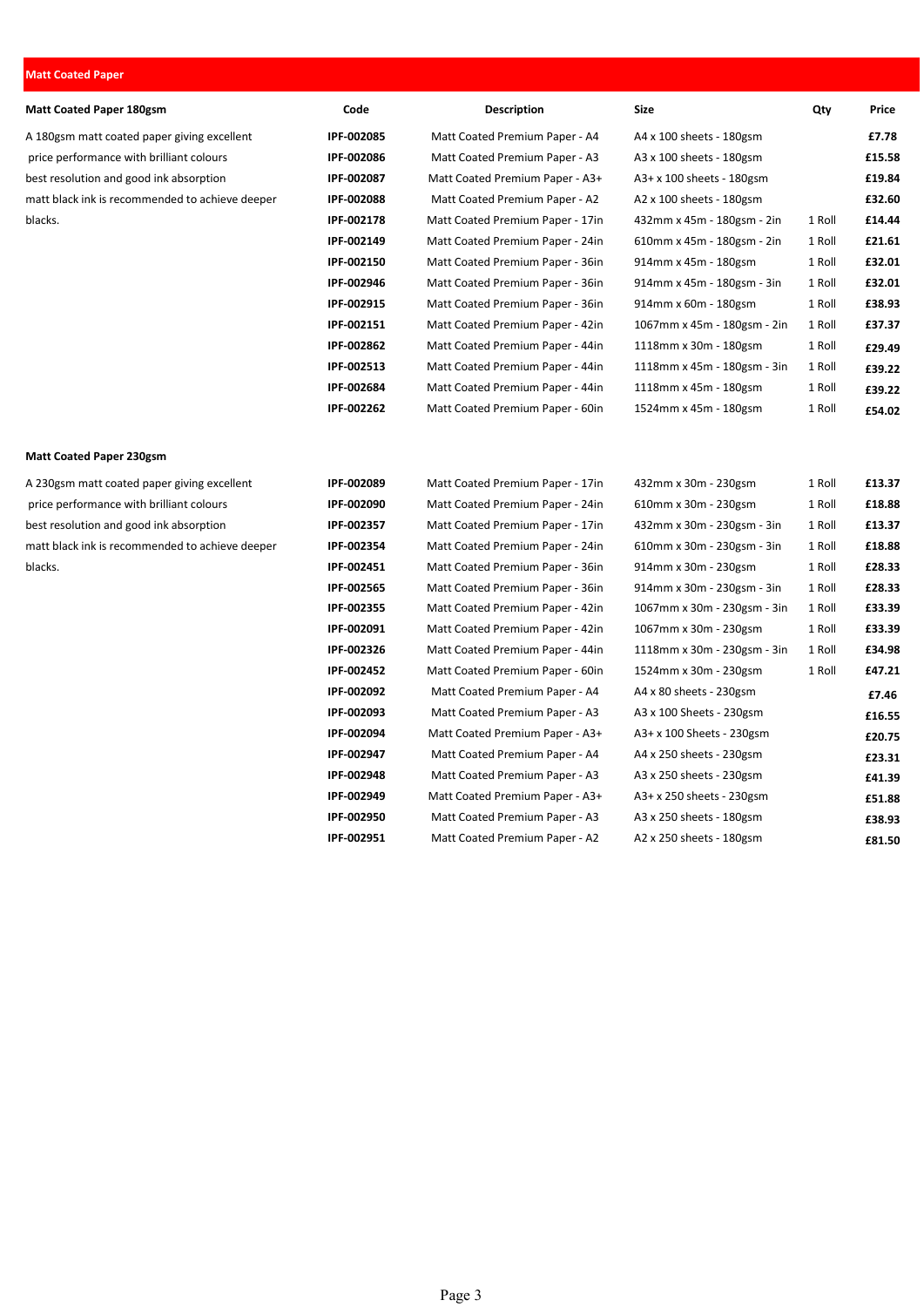| <b>Photo Paper / Satin Rolls</b>                 |            |                                      |                                |        |         |
|--------------------------------------------------|------------|--------------------------------------|--------------------------------|--------|---------|
| Production Satin Paper 190gsm 50m                | Code       | <b>Description</b>                   | <b>Size</b>                    | Qty    | Price   |
| A 190gsm high white satin cost effective photo   | IPF-002831 | Production Satin Paper - 24in        | 610mm x 50m - 190gsm           | 1 Roll | £50.63  |
| paper ideal for short term photo images          | IPF-002832 | Production Satin Paper - 36in        | 914mm x 50m - 190gsm           | 1 Roll | £75.87  |
| and posters.                                     | IPF-002833 | Production Satin Paper - 42in        | 1067mm x 50m - 190gsm          | 1 Roll | £88.58  |
| Photo Satin Paper 200gsm                         |            |                                      |                                |        |         |
| A 200gsm instant dry satin paper with a special  | IPF-002463 | Satin Pro Photo Paper - 17in         | 432mm x 30m - 200gsm           | 1 Roll | £27.89  |
| high quality ink reciever and double sided       | IPF-002464 | Satin Pro Photo Paper - 24in         | 610mm x 30m - 200gsm           | 1 Roll | £39.38  |
| polyethylene coating giving excellent            | IPF-002465 | Satin Pro Photo Paper - 36in         | 914mm x 30m - 200gsm           | 1 Roll | £59.02  |
| photographic image quality.                      | IPF-002466 | Satin Pro Photo Paper - 42in         | 1067mm x 30m - 200gsm          | 1 Roll | £68.90  |
|                                                  | IPF-002734 | Satin Pro Photo Paper - 50in         | 1270mm x 30m - 200gsm          | 1 Roll | £82.03  |
|                                                  | IPF-002467 | Satin Pro Photo Paper - 60in         | 1524mm x 30m - 200gsm          | 1 Roll | £98.40  |
| Photo Satin Paper 260gsm                         |            |                                      |                                |        |         |
| A 260gsm instant dry satin paper with a special  | IPF-002549 | Satin Pro Photo Paper - 17in         | 432mm x 30m - 260gsm - 3in     | 1 Roll | £33.97  |
| high quality ink reciever and double sided       | IPF-002312 | Satin Pro Photo Paper - 24in         | 610mm x 30m - 260gsm           | 1 Roll | £47.93  |
| polyethylene coating giving excellent            | IPF-002550 | Satin Pro Photo Paper - 24in         | 610mm x 30m - 260gsm - 3in     | 1 Roll | £47.04  |
| photographic image quality.                      | IPF-002313 | Satin Pro Photo Paper - 36in         | 914mm x 30m - 260gsm           | 1 Roll | £71.81  |
|                                                  | IPF-002551 | Satin Pro Photo Paper - 36in         | 914mm x 30m - 260gsm - 3in     | 1 Roll | £71.81  |
|                                                  | IPF-002314 | Satin Pro Photo Paper - 42in         | 1067mm x 30m - 260gsm          | 1 Roll | £83.89  |
|                                                  | IPF-002563 | Satin Pro Photo Paper - 42in         | 1067mm x 30m - 260gsm - 3in    | 1 Roll | £83.89  |
|                                                  | IPF-002519 | Satin Pro Photo Paper - 44in         | 1118mm x 30m - 260gsm - 3in    | 1 Roll | £87.88  |
|                                                  | IPF-002556 | Satin Pro Photo Paper - 60in         | 1524mm x 30m - 260gsm - 3in    | 1 Roll | £119.80 |
| <b>ULTRA WHITE Pro Satin Paper 170gsm</b>        |            |                                      |                                |        |         |
| A Ultra White 170gsm instant dry                 | IPF-002857 | Ultra White Satin Photo Paper - 24in | 610mm x 30m - 170gsm           | 1 Roll | £40.84  |
| satin paper with a special high quality ink      | IPF-002858 | Ultra White Satin Photo Paper - 36in | 914mm x 30m - 170gsm           | 1 Roll | £61.27  |
| receiver layer and double sided polyethylene     | IPF-002859 | Ultra White Satin Photo Paper - 42in | 1067mm x 30m - 170gsm          | 1 Roll | £71.48  |
| coating giving excellent photo realistic prints. | IPF-002555 | Ultra White Satin Photo Paper - 60in | 1524mm x 30m - 170gsm          | 1 Roll | £102.11 |
| <b>ULTRA WHITE Pro Satin Paper 190gsm</b>        |            |                                      |                                |        |         |
| A Ultra White 190gsm instant dry                 | IPF-002770 | Ultra White Satin Photo Paper - A4   | A4 x 50 sheets - 190gsm        |        | £10.81  |
| satin paper with a special high quality ink      | IPF-002771 | Ultra White Satin Photo Paper - A3   | A3 x 50 sheets - 190gsm        |        | £22.01  |
| receiver layer and double sided polyethylene     | IPF-002772 | Ultra White Satin Photo Paper - A3+  | $A3+x50$ sheets - 190gsm       |        | £31.70  |
| coating giving excellent photo realistic prints. | IPF-002773 | Ultra White Satin Photo Paper - 17in | 432mm x 30m - 190gsm           | 1 Roll | £46.32  |
|                                                  | IPF-002774 | Ultra White Satin Photo Paper - 24in | 610mm x 30m - 190gsm           | 1 Roll | £65.38  |
|                                                  | IPF-002817 | Ultra White Satin Photo Paper - 36in | 914mm x 30m - 190gsm           | 1 Roll | £97.98  |
|                                                  | IPF-002820 | Ultra White Satin Photo Paper - 42in | 1067mm x 30m - 200gsm          | 1 Roll | £114.39 |
| <b>ULTRA WHITE Pro Satin Paper 240gsm</b>        |            |                                      |                                |        |         |
| A Ultra White 240gsm instant dry                 | IPF-002780 | Ultra White Satin Photo Paper - A4   | A4 x 50 sheets - 240gsm        |        | £13.53  |
| satin paper with a special high quality ink      | IPF-002781 | Ultra White Satin Photo Paper - A3   | $A3 \times 50$ sheets - 240gsm |        | £27.47  |
| receiver layer and double sided polyethylene     | IPF-002782 | Ultra White Satin Photo Paper - A3+  | $A3+x50$ sheets - 240gsm       |        | £39.46  |
| coating giving excellent photo realistic prints. | IPF-002827 | Ultra White Satin Photo Paper - A1   | $A1 \times 40$ sheets - 240gsm |        | £114.26 |
|                                                  | IPF-002783 | Ultra White Satin Photo Paper - 17in | 432mm x 30m - 240gsm           | 1 Roll | £51.69  |
|                                                  | IPF-002784 | Ultra White Satin Photo Paper - 24in | 610mm x 30m - 240gsm           | 1 Roll | £72.99  |
|                                                  | IPF-002095 | Ultra White Satin Photo Paper - 36in | 914mm x 30m - 240gsm           | 1 Roll | £109.36 |
|                                                  | IPF-002806 | Ultra White Satin Photo Paper - 42in | 1067mm x 30m - 240gsm          | 1 Roll | £127.65 |
|                                                  | IPF-002097 | Ultra White Satin Photo Paper - 50in | 1270mm x 30m - 240gsm          | 1 Roll | £151.94 |
|                                                  | IPF-002808 | Ultra White Satin Photo Paper - 60in | 1524mm x 30m - 240gsm          | 1 Roll | £182.32 |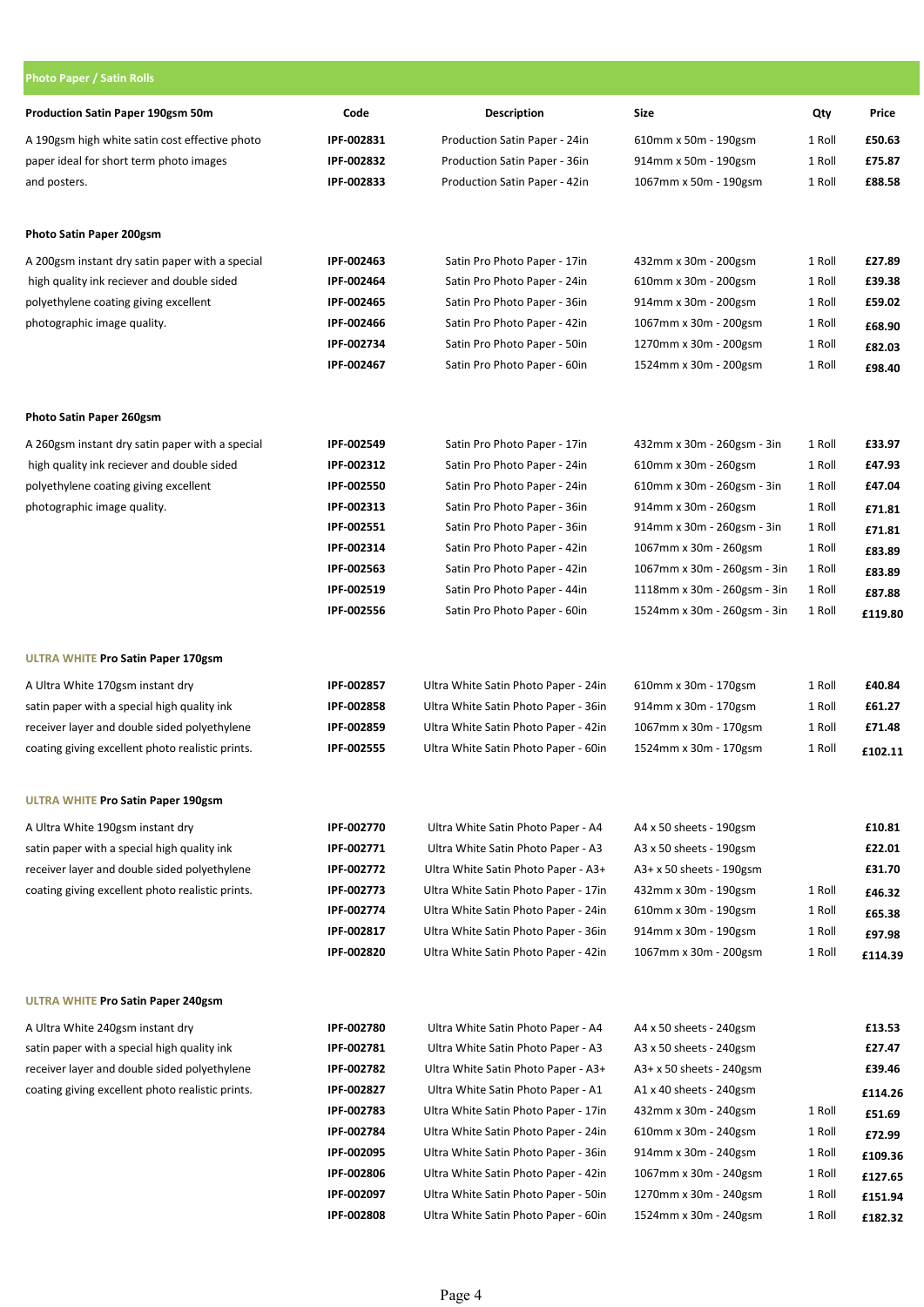| <b>Photo Paper / Satin Rolls</b>                 |                          |                                      |                                |        |         |
|--------------------------------------------------|--------------------------|--------------------------------------|--------------------------------|--------|---------|
| <b>ULTRA WHITE Pro Satin Paper 270gsm</b>        | Code                     | Description                          | Size                           | Qty    | Price   |
| A Ultra White 270gsm instant dry                 | IPF-002269               | Ultra White Satin Photo Paper - 17in | 432mm x 30m - 270gsm           | 1 Roll | £57.21  |
| satin paper with a special high quality ink      | IPF-002792               | Ultra White Satin Photo Paper - 24in | 610mm x 30m - 270gsm           | 1 Roll | £80.64  |
| receiver layer and double sided polyethylene     | IPF-002131               | Ultra White Satin Photo Paper - 36in | 914mm x 30m - 270gsm           | 1 Roll | £120.84 |
| coating giving excellent photo realistic prints. | IPF-002815               | Ultra White Satin Photo Paper - 42in | 1067mm x 30m - 270gsm          | 1 Roll | £141.06 |
|                                                  | IPF-002133               | Ultra White Satin Photo Paper - 50in | 1270mm x 30m - 270gsm          | 1 Roll | £167.88 |
|                                                  | IPF-002789               | Ultra White Satin Photo Paper - A4   | A4 x 50 sheets - 270gsm        |        | £9.55   |
|                                                  | IPF-002790               | Ultra White Satin Photo Paper - A3   | A3 x 50 sheets - 270gsm        |        | £19.66  |
|                                                  | IPF-002791               | Ultra White Satin Photo Paper - A3+  | A3+ x 50 sheets - 270gsm       |        | £38.72  |
| <b>Photo Paper / Gloss Rolls</b>                 |                          |                                      |                                |        |         |
| Photo Gloss Paper 200gsm                         |                          |                                      |                                |        |         |
| A 200gsm instant dry gloss paper with a special  | IPF-002117               | Gloss Pro Photo Paper - 17in         | 432mm x 30m - 200gsm           | 1 Roll | £27.89  |
| high quality ink reciever and double sided       | IPF-002118               | Gloss Pro Photo Paper - 24in         | 610mm x 30m - 200gsm           | 1 Roll | £39.38  |
| polyethylene coating giving excellent            | IPF-002119               | Gloss Pro Photo Paper - 36in         | 914mm x 30m - 200gsm           | 1 Roll | £59.02  |
| photographic image quality.                      | IPF-002120               | Gloss Pro Photo Paper - 42in         | 1067mm x 30m - 200gsm          | 1 Roll | £68.90  |
|                                                  | IPF-002467               | Satin Pro Photo Paper - 60in         | 1524mm x 30m - 200gsm          | 1 Roll | £98.40  |
| Photo Gloss Paper 260gsm                         |                          |                                      |                                |        |         |
| A 260gsm instant dry gloss paper with a special  | IPF-002315               | Gloss Pro Photo Paper - 17in         | 432mm x 30m - 260gsm           | 1 Roll | £33.97  |
| high quality ink reciever and double sided       | IPF-002546               | Gloss Pro Photo Paper - 17in         | 432mm x 30m - 260gsm - 3in     | 1 Roll | £33.97  |
| polyethylene coating giving excellent            | IPF-002316               | Gloss Pro Photo Paper - 24in         | 610mm x 30m - 260gsm           | 1 Roll | £47.93  |
| photographic image quality.                      | IPF-002547               | Gloss Pro Photo Paper - 24in         | 610mm x 30m - 260gsm - 3in     | 1 Roll | £47.93  |
|                                                  | IPF-002317               | Gloss Pro Photo Paper - 36in         | 914mm x 30m - 260gsm           | 1 Roll | £71.81  |
|                                                  | IPF-002548               | Gloss Pro Photo Paper - 36in         | 914mm x 30m - 260gsm - 3in     | 1 Roll | £71.81  |
|                                                  | IPF-002318               | Gloss Pro Photo Paper - 42in         | 1067mm x 30m - 260gsm          | 1 Roll | £83.89  |
|                                                  | IPF-002525               | Gloss Pro Photo Paper - 44in         | 1118mm x 30m - 260gsm - 3in    | 1 Roll | £87.88  |
|                                                  | IPF-002954               | Gloss Pro Photo Paper - A4           | A4 x 250 sheets - 260gsm       |        | £48.47  |
| Photo Gloss Paper 295gsm                         |                          |                                      |                                |        |         |
| A 295gsm instant dry gloss paper with a special  | IPF-002529               | Gloss Pro Photo Paper - 17in         | 432mm x 30m - 295gsm - 3in     | 1 Roll | £40.58  |
| high quality ink reciever and double sided       | IPF-002530               | Gloss Pro Photo Paper - 24in         | 610mm x 30m - 295gsm - 3in     | 1 Roll | £57.31  |
| polyethylene coating giving excellent            | IPF-002531               | Gloss Pro Photo Paper - 44in         | 1118mm x 30m - 295gsm - 3in    | 1 Roll | £105.00 |
| photographic image quality.                      |                          |                                      |                                |        |         |
| <b>ULTRA WHITE Pro Gloss Paper 240gsm</b>        |                          |                                      |                                |        |         |
| A Ultra White 240gsm ultra white instant dry     | IPF-002785               | Ultra White Gloss Photo Paper - A4   | A4 x 50 sheets - 240gsm        |        | £12.58  |
| gloss paper with a special high quality ink      | IPF-002824               | Ultra White Gloss Photo Paper - A3   | A3 x 50 sheets - 240gsm        |        | £25.55  |
| receiver layer and double sided polyethylene     | IPF-002185               | Ultra White Gloss Photo Paper - A2   | A2 x 100 sheets - 240gsm       |        | £132.85 |
| coating giving excellent photo realistic prints. | IPF-002829               | Ultra White Gloss Photo Paper - A1   | $A1 \times 40$ sheets - 240gsm |        | £106.29 |
|                                                  | IPF-001975               | Ultra White Gloss Photo Paper - 17in | 432mm x 30m - 240gsm           | 1 Roll | £48.09  |
|                                                  | IPF-002788               | Ultra White Gloss Photo Paper - 24in | 610mm x 30m - 240gsm           | 1 Roll | £67.90  |
|                                                  | IPF-002810               | Ultra White Gloss Photo Paper - 42in | 1067mm x 30m - 240gsm          | 1 Roll | £118.75 |
|                                                  | IPF-002101<br>IPF-002812 | Ultra White Gloss Photo Paper - 50in | 1270mm x 30m - 240gsm          | 1 Roll | £141.34 |
|                                                  |                          | Ultra White Gloss Photo Paper - 60in | 1524mm x 30m - 240gsm          | 1 Roll | £169.60 |
| <b>ULTRA WHITE Pro Gloss Paper 270gsm</b>        |                          |                                      |                                |        |         |
| A Ultra White 270gsm instant dry                 | IPF-001985               | Ultra White Gloss Photo Paper - 17in | 432mm x 30m - 270gsm           | 1 Roll | £57.21  |
| gloss paper with a special high quality ink      | IPF-002797               | Ultra White Gloss Photo Paper - 24in | 610mm x 30m - 270gsm           | 1 Roll | £80.64  |
| receiver layer and double sided polyethylene     | IPF-002135               | Ultra White Gloss Photo Paper - 36in | 914mm x 30m - 270gsm           | 1 Roll | £120.84 |
| coating giving excellent photo realistic prints. | IPF-002136               | Ultra White Gloss Photo Paper - 42in | 1067mm x 30m - 270gsm          | 1 Roll | £141.06 |
|                                                  | IPF-002800               | Ultra White Gloss Photo Paper - A2   | A2 x 50 sheets - 270 gsm       |        | £71.18  |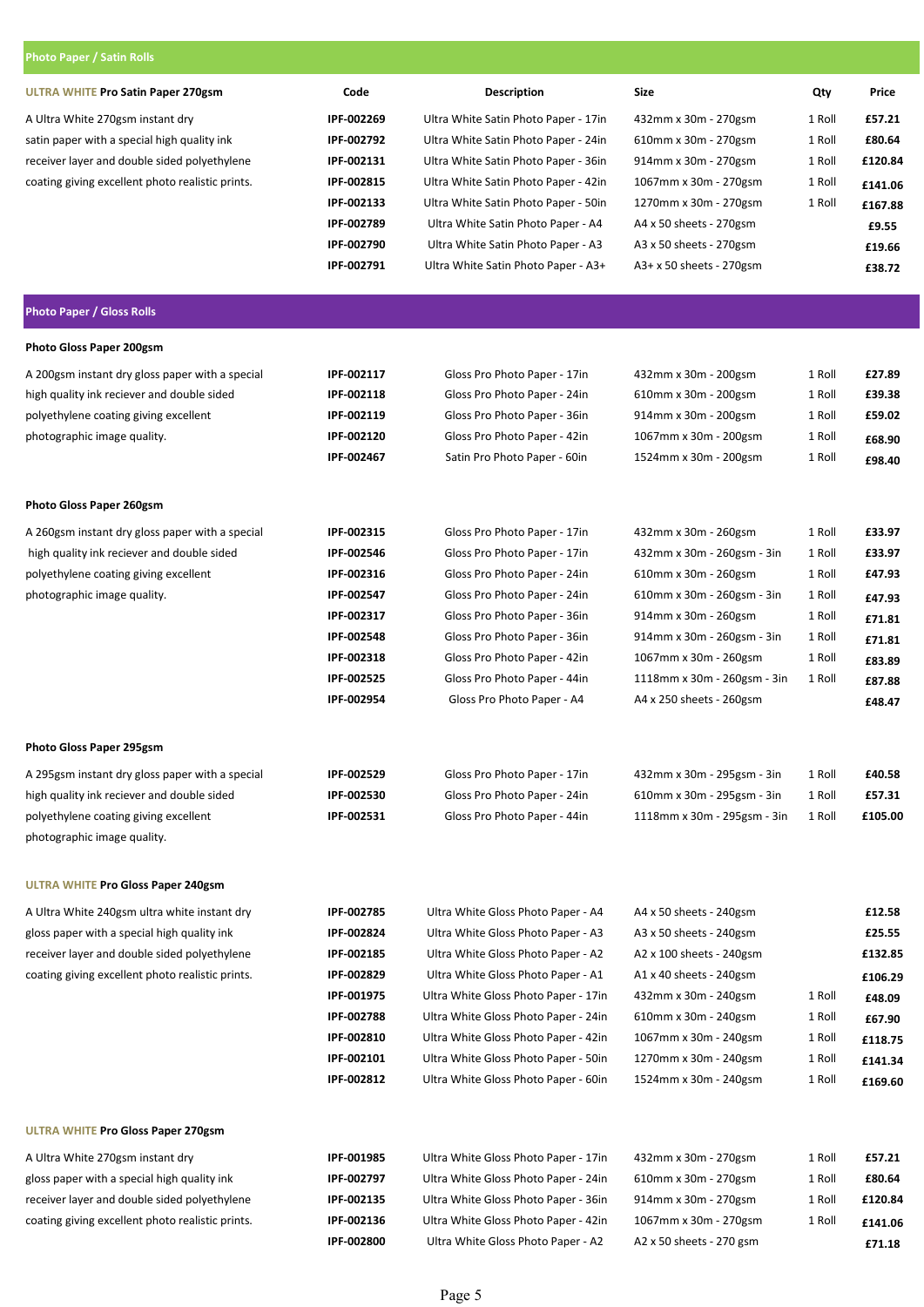#### Photo Paper / Lustre & Glacier Photo Lustre Paper 200gsm **Code** Code **Description** Size Size Qty Price A 200gsm instant dry lustre paper with a special **IPF-002122** Lustre Pro Photo Paper - 17in 432mm x 30m - 200gsm 1 Roll  $\frac{27}{89}$ high quality ink reciever and double sided **IPF-002559** Lustre Pro Photo Paper - 17in 432mm x 30m - 200gsm - 3in 1 Roll  $\frac{27.89}{\frac{27.89}{\frac{27.89}{\frac{27.89}{\frac{27.89}{\frac{27.89}{\frac{27.89}{\frac{27.89}{\frac{27.89}{\frac{27.89}{\frac{27.89}{\frac$ polyethylene coating giving excellent **IPF-002123** Lustre Pro Photo Paper - 24in 610mm x 30m - 200gsm 1 Roll **£39.38** photographic image quality. **IPF-002560** Lustre Pro Photo Paper - 24in 610mm x 30m - 200gsm - 3in 1 Roll £39.38 IPF-002124 Lustre Pro Photo Paper - 36in 914mm x 30m - 200gsm 1 Roll £59.02 IPF-002125 Lustre Pro Photo Paper - 42in 1067mm x 30m - 200gsm 1 Roll £68.90 IPF-002561 Lustre Pro Photo Paper - 42in 1067mm x 30m - 200gsm - 3in 1 Roll £68.90 IPF-002126 Lustre Pro Photo Paper - 42in 1067mm x 60m - 200gsm 1 Roll £117.48 IPF-002515 Lustre Pro Photo Paper - 44in 1118mm x 30m - 200gsm - 3in 1 Roll £72.18 IPF-002482 Lustre Pro Photo Paper - 50in 1270mm x 30m - 200gsm 1 Roll £82.03 IPF-002127 Lustre Pro Photo Paper - 60in 1524mm x 30m - 200gsm 1 Roll £98.40 Photo Lustre Paper 260gsm A 260gsm instant dry lustre paper with a special **IPF-002319** Lustre Pro Photo Paper - 17in 432mm x 30m - 260gsm 1 Roll **£33.97** high quality ink reciever and double sided **IPF-002486** Lustre Pro Photo Paper - 17in 432mm x 30m - 260gsm - 3in 1 Roll **£33.97** polyethylene coating giving excellent IPF-002320 Lustre Pro Photo Paper - 24in 610mm x 30m - 260gsm 1 Roll £47.93 photographic image quality. **IPF-002521** Lustre Pro Photo Paper - 24in 610mm x 30m - 260gsm - 3in 1 Roll  $f$ 47.93 IPF-002321 Lustre Pro Photo Paper - 36in 914mm x 30m - 260gsm 1 Roll £71.81 IPF-002481 Lustre Pro Photo Paper - 36in 914mm x 30m - 260gsm - 3in 1 Roll £71.81 IPF-002322 Lustre Pro Photo Paper - 42in 1067mm x 30m - 260gsm 1 Roll £83.89 IPF-002523 Lustre Pro Photo Paper - 42in 1067mm x 30m - 260gsm - 3in 1 Roll £83.89 IPF-002524 Lustre Pro Photo Paper - 44in 1118mm x 30m - 260gsm - 3in 1 Roll £87.88 Photo Lustre Paper 295gsm A 295gsm instant dry lustre paper with a special **IPF-002803** Lustre Pro Photo Paper - 17in 432mm x 30m - 295gsm - 3in 1 Roll £40.58 high quality ink reciever and double sided **IPF-002804** Lustre Pro Photo Paper - 24in 610mm x 30m - 295gsm 1 Roll **£57.31** polyethylene coating giving excellent **IPF-002430** Lustre Pro Photo Paper - 44in 610mm x 30m - 295gsm - 3in 1 Roll £105.00 photographic image quality. ULTRA WHITE Pro Glacier Paper 300gsm A 300gsm ultra white photo paper with a glacier **IPF-002803** Ultra White Glacier Photo Paper - A3 A3 x 40 sheets - 300gsm **£20.29** satin high quality ink receiver layer and double sided IPF-002804 Ultra White Glacier Photo Paper - A3+ A3+ x 40 sheets - 300gsm  $\epsilon$ 32.85 polyethylene coating giving a photo realistic look and IPF-002430 Ultra White Glacier Photo Paper - 17in 432mm x 25m - 300gsm - 3in 1 Roll  $66.92$

Fesistant to cockling with good dimensional stability. **IPF-002849** Ultra White Glacier Photo Paper - 24in 610mm x 25m - 300gsm - 3in 1 Roll **£82.52** 

IPF-002830 Ultra White Glacier Photo Paper - 42in 1067mm x 25m - 300gsm 1 Roll £127.48 IPF-002472 Ultra White Glacier Photo Paper - 44in 1118mm x 25m - 300gsm - 3in 1 Roll  $f133.54$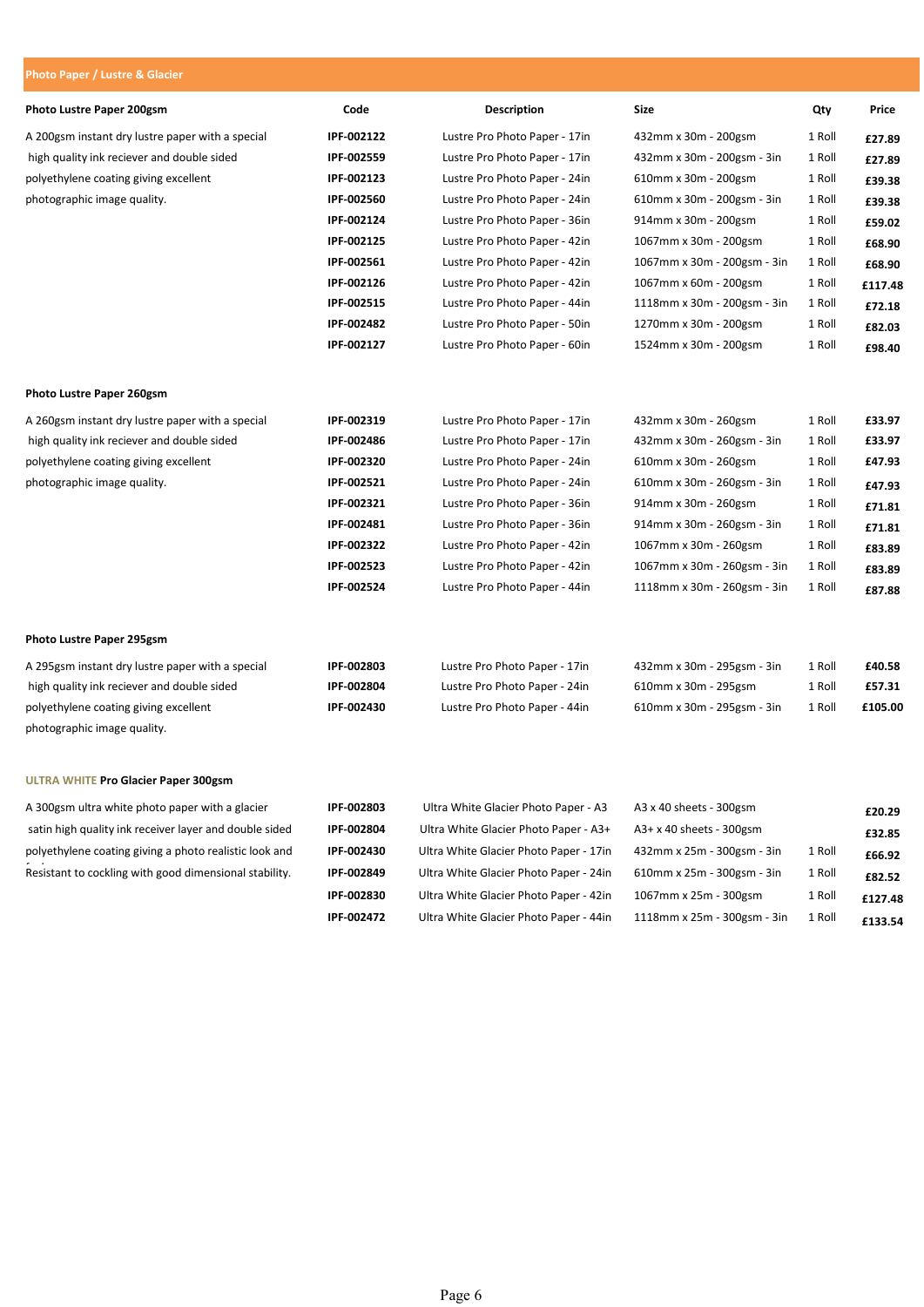| <b>Inkjet Canvas Rolls</b>                       |                    |                                       |                       |        |         |
|--------------------------------------------------|--------------------|---------------------------------------|-----------------------|--------|---------|
| <b>Essential Cotton Canvas 330gsm</b>            | Code               | <b>Description</b>                    | <b>Size</b>           | Qty    | Price   |
| A Matt, bright white, 330gsm cotton              | IPF-529432         | <b>Essential Cotton Canvas - 17in</b> | 432mm x 30m - 330gsm  | 1 Roll | £42.42  |
| rich canvas with a quality lookand feel at       | IPF-529610         | Essential Cotton Canvas - 24in        | 610mm x 30m - 330gsm  | 1 Roll | £59.89  |
| an outstanding price. Ideal for users needing    | IPF-529914         | Essential Cotton Canvas - 36in        | 914mm x 30m - 330gsm  | 1 Roll | £89.74  |
| a more authentic looking canvas than polyester   | <b>IPF 5291067</b> | <b>Essential Cotton Canvas - 42in</b> | 1067mm x 30m - 330gsm | 1 Roll | £105.48 |
|                                                  | IPF 5291118        | <b>Essential Cotton Canvas - 44in</b> | 1118mm x 30m - 330gsm | 1 Roll | £109.76 |
|                                                  | IPF-5291524        | Essential Cotton Canvas - 60in        | 1524mm x 30m - 330gsm | 1 Roll | £149.63 |
| Ultimate Textured Photo Canvas 410gsm            |                    |                                       |                       |        |         |
| A Matt, bright white, heavily textured, cotton   | IPF-530610         | Textured Photo Canvas - 24in          | 610mm x 18m - 410gsm  | 1 Roll | £45.56  |
| and polyester blend 410 gsm canvas that is ideal | IPF 5301118        | Textured Photo Canvas - 44in          | 1118mm x 18m - 410gsm | 1 Roll | £83.51  |
| for the reproduction of paintings and photos     | IPF-5301270        | Textured Photo Canvas - 50in          | 1270mm x 12m - 410gsm | 1 Roll | £63.24  |
| Ultra White Photo Canvas 350gsm                  |                    |                                       |                       |        |         |
| A Matt, bright white, 100% cotton canvas         | <b>IPF532432</b>   | Ultra White Photo Canvas - 17in       | 432mm x 18m - 350gsm  | 1 Roll | £39.46  |
| which is completely seedless for near            | <b>IPF532610</b>   | Ultra White Photo Canvas - 24in       | 610mm x 18m - 350gsm  | 1 Roll | £54.72  |
| perfect photographic reproductions.              | IPF532914          | Ultra White Photo Canvas - 36in       | 914mm x 18m - 350gsm  | 1 Roll | £69.58  |
|                                                  | IPF5321118         | Ultra White Photo Canvas - 44in       | 1118mm x 18m - 350gsm | 1 Roll | £85.10  |
|                                                  | IPF5321270         | Ultra White Photo Canvas - 50in       | 1270mm x 18m - 350gsm | 1 Roll | £96.67  |
|                                                  | IPF5321524         | Ultra White Photo Canvas - 60in       | 1520mm x 18m - 350gsm | 1 Roll | £113.30 |
| <b>Production Canvas 260gsm</b>                  |                    |                                       |                       |        |         |
| A Matt, bright white, medium textured 100%       | <b>IPF542610</b>   | Production Polyester Canvas - 24in    | 610mm x 30m - 260gsm  | 1 Roll | £34.98  |
| polyester canvas that is ideal for the           | <b>IPF542914</b>   | Production Polyester Canvas - 36in    | 914mm x 30m - 260gsm  | 1 Roll | £52.42  |
| low cost creation of stretched canvas art.       | IPF5421067         | Production Polyester Canvas - 42in    | 1067mm x 30m - 260gsm | 1 Roll | £61.19  |
|                                                  | IPF5421118         | Production Polyester Canvas - 44in    | 1118mm x 30m - 260gsm | 1 Roll | £64.12  |
|                                                  | IPF5421370         | Production Polyester Canvas - 54in    | 1370mm x 30m - 260gsm | 1 Roll | £78.56  |
|                                                  | IPF5421520         | Production Polyester Canvas - 60in    | 1520mm x 30m - 260gsm | 1 Roll | £87.17  |
| Smooth Polyester Canvas 280gsm                   |                    |                                       |                       |        |         |
| A Matt, bright white, medium smooth textured     | <b>IPF544432</b>   | Smooth Polyester Canvas - 17in        | 432mm x 30m - 280gsm  | 1 Roll | £38.45  |
| 100% polyester canvas that is ideal for the      | IPF544610          | Smooth Polyester Canvas - 24in        | 610mm x 30m - 280gsm  | 1 Roll | £53.45  |
| low cost creation of stretched canvas art.       | IPF544914          | Smooth Polyester Canvas - 36in        | 914mm x 30m - 280gsm  | 1 Roll | £78.85  |
|                                                  | IPF5441067         | Smooth Polyester Canvas - 42in        | 1067mm x 30m - 280gsm | 1 Roll | £92.05  |
|                                                  | IPF5441118         | Smooth Polyester Canvas - 44in        | 1118mm x 30m - 280gsm | 1 Roll | £96.46  |
|                                                  | IPF5441370         | Smooth Polyester Canvas - 54in        | 1370mm x 30m - 280gsm | 1 Roll | £118.20 |
|                                                  | IPF5441520         | Smooth Polyester Canvas - 60in        | 1520mm x 30m - 280gsm | 1 Roll | £131.48 |
| Rough Polyester Canvas 280gsm                    |                    |                                       |                       |        |         |
| A matt, bright white, rough textured 100%        | IPF546610          | Rough Polyester Canvas - 24in         | 610mm x 30m - 280gsm  | 1 Roll | £29.52  |
| polyester canvas that is ideal for the low cost  | IPF546914          | Rough Polyester Canvas - 36in         | 914mm x 30m - 280gsm  | 1 Roll | £44.23  |
| creation of stretched canvas art where a bold    | IPF5461118         | Rough Polyester Canvas - 44in         | 1118mm x 30m - 280gsm | 1 Roll | £90.17  |
| textured finish is required.                     | IPF5461370         | Rough Polyester Canvas - 54in         | 1370mm x 30m - 280gsm | 1 Roll | £66.29  |
|                                                  | IPF5461520         | Rough Polyester Canvas - 60in         | 1520mm x 30m - 280gsm | 1 Roll | £73.74  |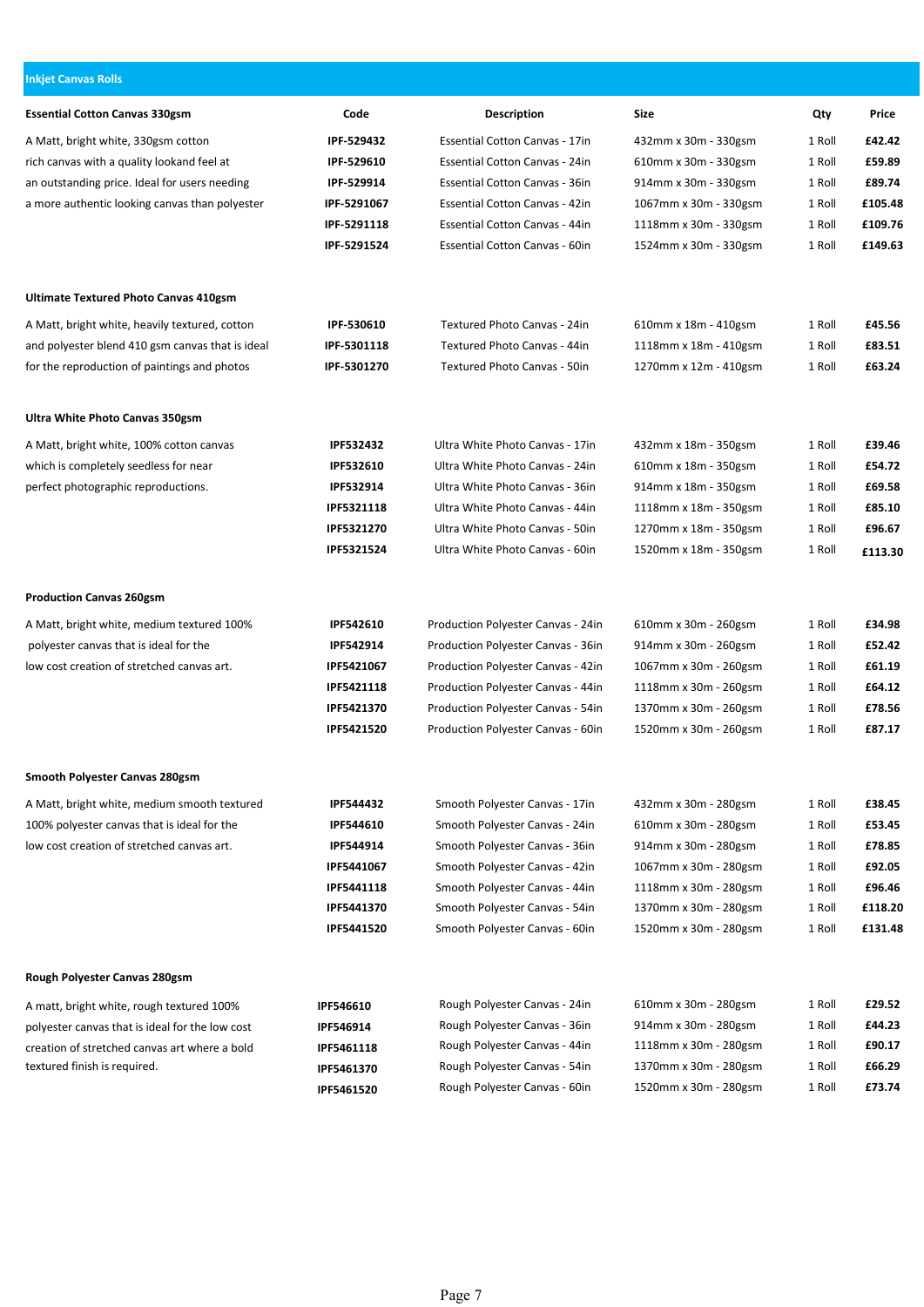| <b>Banner Media</b>                                                                    |                  |                                                                     |                       |        |         |
|----------------------------------------------------------------------------------------|------------------|---------------------------------------------------------------------|-----------------------|--------|---------|
| <b>Tear Proof Matt Banner 90mic</b>                                                    | Code             | <b>Description</b>                                                  | <b>Size</b>           | Qty    | Price   |
| A low cost, instant dry, Matt                                                          | IPF431610        | Tear Proof Matt Banner - 24in                                       | 610mm x 30m - 190mic  | 1 Roll | £31.99  |
| tear-resistant banner made from tough                                                  | IPF431914        | Tear Proof Matt Banner - 36in                                       | 914mm x 30m - 190mic  | 1 Roll | £47.93  |
| polypropylene for indoor or short term                                                 | IPF4311067       | Tear Proof Matt Banner - 42in                                       | 1067mm x 30m - 190mic | 1 Roll | £55.96  |
| outdoor applications.                                                                  | IPF4311118       | Tear Proof Matt Banner - 44in                                       | 1118mm x 30m - 190mic | 1 Roll | £58.62  |
|                                                                                        | IPF4311270       | Tear Proof Matt Banner - 50in                                       | 1270mm x 30m - 190mic | 1 Roll | £66.60  |
|                                                                                        | IPF4311524       | Tear Proof Matt Banner - 60in                                       | 1524mm x 30m - 190mic | 1 Roll | £79.92  |
| <b>Tear Proof Gloss Banner 90mic</b>                                                   |                  |                                                                     |                       |        |         |
| A low cost, instant dry, gloss                                                         | IPF433610        | Tear Proof Gloss Banner - 24in                                      | 610mm x 30m - 190mic  | 1 Roll | £39.88  |
| tear-resistant banner made from tough                                                  | IPF433914        | Tear Proof Gloss Banner - 36in                                      | 914mm x 30m - 190mic  | 1 Roll | £59.75  |
| polypropylene for indoor or short term                                                 | IPF4331067       | Tear Proof Gloss Banner - 42in                                      | 1067mm x 30m - 190mic | 1 Roll | £69.76  |
| outdoor applications.                                                                  | IPF4331118       | Tear Proof Gloss Banner - 44in                                      | 1118mm x 30m - 190mic | 1 Roll | £73.09  |
| Grey Back Polyester Roll Up Banner                                                     |                  |                                                                     |                       |        |         |
| A Matt, bright white, 100% Polyester film giving                                       | IPF461914        | Grey Back Polyester Roll Up Banner - 36in                           | 914mm x 30m - 180mic  | 1 Roll | £67.60  |
| outstanding lay flat properties with no curl.                                          | IPF4611067       | Grey Back Polyester Roll Up Banner - 42in                           | 1067mm x 30m - 180mic | 1 Roll | £78.90  |
| Grey Back Polyprop Roll Up Banner 180mic                                               |                  |                                                                     |                       |        |         |
| A bright white, polypropylene, 100% blockout                                           | <b>IPF463914</b> | Grey Back Polypropylene Roll Up Banner - 36in 914mm x 30m - 180mic  |                       | 1 Roll | £79.61  |
| banner with atraditional grey back and excellent                                       | IPF4631067       | Grey Back Polypropylene Roll Up Banner - 42in 1067mm x 30m - 180mic |                       | 1 Roll | £92.94  |
| no curl characteristics for Roll Up display applications.                              | IPF4631270       | Grey Back Polypropylene Roll Up Banner - 50in 1270mm x 30m - 180mic |                       | 1 Roll | £110.62 |
| Grey Back Polyester Pop Up Banner 340mic                                               |                  |                                                                     |                       |        |         |
| A Matt, bright white, 100% Premium Polyester film giving                               | <b>IPF468914</b> | Grey Back Polyester Pop Up Banner - 36in                            | 914mm x 30m - 340mic  | 1 Roll | £110.59 |
| outstanding lay flat properties with no curl. The                                      | IPF4681067       | Grey Back Polyester Pop Up Banner - 42in                            | 1067mm x 30m - 340mic | 1 Roll | £129.11 |
| grey back is 99% opaque making it the perfect solution<br>Pop Up display applications. |                  |                                                                     |                       |        |         |
| <b>Economy Scrim Banner Vinyl 400gsm</b>                                               |                  |                                                                     |                       |        |         |
| A Matt, bright white, 100% Premium Polyester film giving                               | IPF477610        | Economy Scrim Banner Vinyl - 24in                                   | 610mm x 18m - 400gsm  | 1 Roll | £42.05  |
| A Matt reinforced scrim vinyl with a tough, tear resistant                             | IPF477914        | Economy Scrim Banner Vinyl - 36in                                   | 914mm x 18m - 400gsm  | 1 Roll | £63.00  |
| polyester scrim that's ideal for the low cost production                               | IPF4771067       | Economy Scrim Banner Vinyl - 42in                                   | 1067mm x 18m - 400gsm | 1 Roll | £73.55  |
| banners for indoor or outdoor use.                                                     | IPF4771118       | Economy Scrim Banner Vinyl - 44in                                   | 1118mm x 18m - 400gsm | 1 Roll | £77.08  |
|                                                                                        | IPF4771270       | Economy Scrim Banner Vinyl - 50in                                   | 1270mm x 18m - 400gsm | 1 Roll | £87.54  |
|                                                                                        | IPF4771524       | Economy Scrim Banner Vinyl - 60in                                   | 1524mm x 18m - 400gsm | 1 Roll | £105.05 |